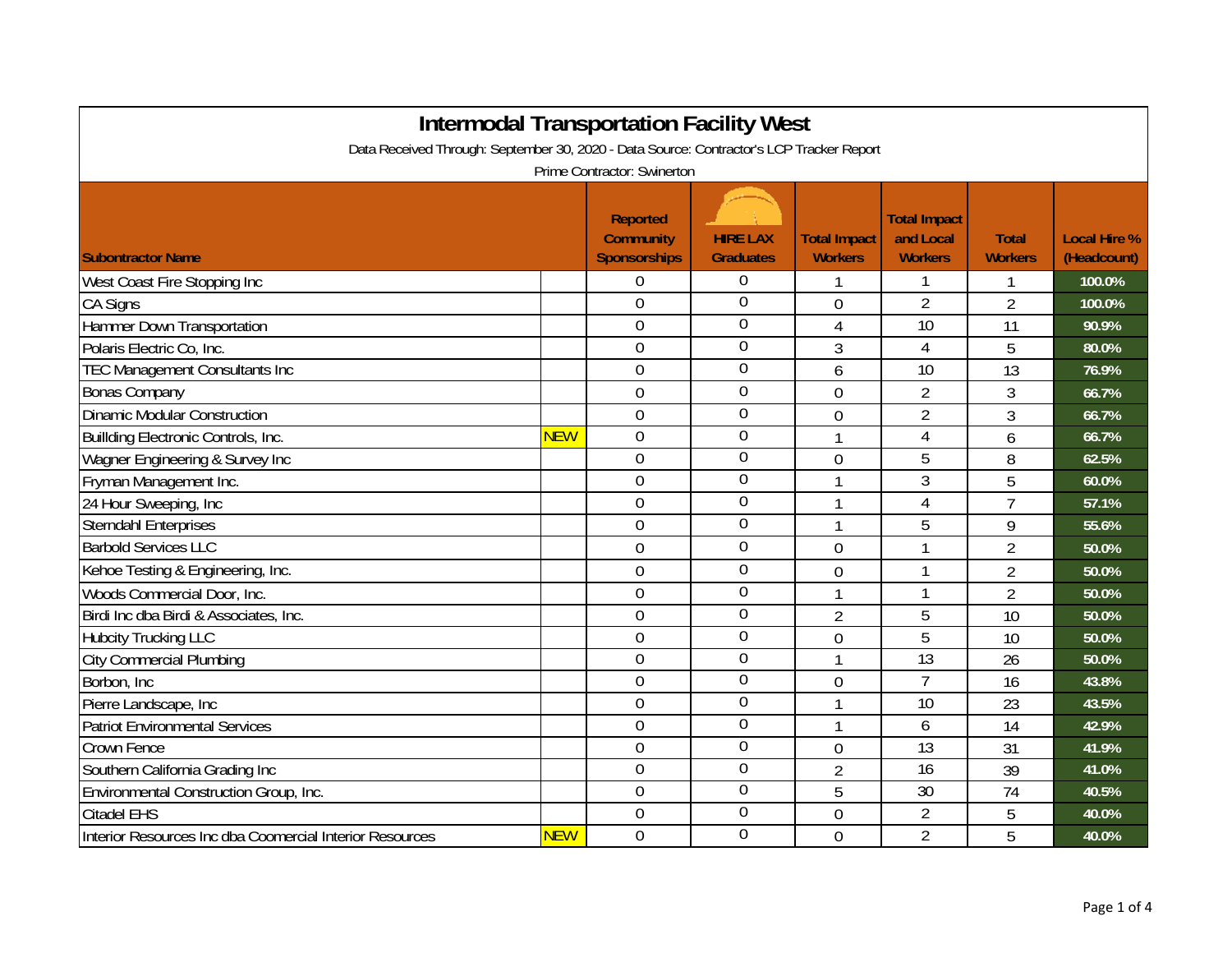| <b>Intermodal Transportation Facility West</b>                                           |            |                                                     |                                     |                                       |                                                    |                                |                                    |  |
|------------------------------------------------------------------------------------------|------------|-----------------------------------------------------|-------------------------------------|---------------------------------------|----------------------------------------------------|--------------------------------|------------------------------------|--|
| Data Received Through: September 30, 2020 - Data Source: Contractor's LCP Tracker Report |            |                                                     |                                     |                                       |                                                    |                                |                                    |  |
| Prime Contractor: Swinerton                                                              |            |                                                     |                                     |                                       |                                                    |                                |                                    |  |
| <b>Subontractor Name</b>                                                                 |            | <b>Reported</b><br><b>Community</b><br>Sponsorships | <b>HIRE LAX</b><br><b>Graduates</b> | <b>Total Impact</b><br><b>Workers</b> | <b>Total Impact</b><br>and Local<br><b>Workers</b> | <b>Total</b><br><b>Workers</b> | <b>Local Hire %</b><br>(Headcount) |  |
| JMH Engineering and Construction                                                         |            | 0                                                   | $\boldsymbol{0}$                    | 3                                     | 11                                                 | 29                             | 37.9%                              |  |
| R.J. & J Construction Inc                                                                |            | 0                                                   | $\boldsymbol{0}$                    | 5                                     | 12                                                 | 32                             | 37.5%                              |  |
| <b>CMZ</b> Excavation Inc                                                                |            | $\mathbf 0$                                         | $\overline{0}$                      | 1                                     | 4                                                  | 11                             | 36.4%                              |  |
| <b>T&amp;M Construction</b>                                                              |            | $\mathbf 0$                                         | $\overline{0}$                      | 1                                     | 5                                                  | 14                             | 35.7%                              |  |
| Mike Zarp, Inc.                                                                          |            | $\overline{0}$                                      | $\overline{0}$                      | $\overline{3}$                        | 10                                                 | 29                             | 34.5%                              |  |
| <b>Taft Electric Company</b>                                                             |            | $\overline{0}$                                      | $\mathbf 0$                         | 5                                     | $\overline{23}$                                    | 68                             | 33.8%                              |  |
| <b>Morrow Meadows Corporation</b>                                                        |            | $\overline{0}$                                      | $\overline{0}$                      | 8                                     | 48                                                 | 143                            | 33.6%                              |  |
| Geotechnical Professionals Inc.                                                          |            | $\mathbf 0$                                         | $\boldsymbol{0}$                    | $\mathbf{1}$                          | 1                                                  | 3                              | 33.3%                              |  |
| Hixson Backhoe Services, Inc.                                                            |            | $\overline{0}$                                      | $\overline{0}$                      | $\overline{0}$                        | 1                                                  | 3                              | 33.3%                              |  |
| <b>Schindler Elevator Corporation</b>                                                    | <b>NEW</b> | $\mathbf 0$                                         | $\boldsymbol{0}$                    | $\mathbf 0$                           | $\overline{2}$                                     | 6                              | 33.3%                              |  |
| RMA Group                                                                                |            | $\mathbf 0$                                         | $\overline{0}$                      | 1                                     | 3                                                  | 9                              | 33.3%                              |  |
| Psomas                                                                                   |            | $\overline{0}$                                      | $\boldsymbol{0}$                    | $\overline{0}$                        | $\overline{4}$                                     | 12                             | 33.3%                              |  |
| Shambaugh & Son, LP                                                                      |            | $\overline{0}$                                      | $\boldsymbol{0}$                    | $\overline{0}$                        | $\overline{4}$                                     | 12                             | 33.3%                              |  |
| <b>Excel Paving Company</b>                                                              |            | $\overline{0}$                                      | $\mathbf 0$                         | $\overline{0}$                        | 9                                                  | 27                             | 33.3%                              |  |
| Penhall Company                                                                          |            | $\mathbf 0$                                         | $\overline{0}$                      | 1                                     | $\mathfrak{Z}$                                     | 10                             | 30.0%                              |  |
| Pacific Steel Group                                                                      |            | $\mathbf 0$                                         | $\overline{0}$                      | 12                                    | $\overline{92}$                                    | 314                            | 29.3%                              |  |
| Sign Industries, Inc.                                                                    |            | $\mathbf 0$                                         | $\overline{0}$                      | $\mathbf 0$                           | $\overline{2}$                                     | $\overline{7}$                 | 28.6%                              |  |
| Best Contracting Services, Inc.                                                          |            | $\overline{0}$                                      | $\overline{0}$                      | $\overline{0}$                        | $\overline{3}$                                     | 11                             | 27.3%                              |  |
| <b>Bali Construction</b>                                                                 |            | $\mathbf 0$                                         | $\mathbf 0$                         | $\overline{2}$                        | 20                                                 | 75                             | 26.7%                              |  |
| <b>Swinerton Builders</b>                                                                |            | $\overline{7}$                                      | 7                                   | 21                                    | 90                                                 | 353                            | 25.5%                              |  |
| Danny Letner Inc dba Letner Roofing Company                                              |            | $\mathbf 0$                                         | $\overline{0}$                      | 0                                     | 1                                                  | $\overline{4}$                 | 25.0%                              |  |
| Vertical Access, Inc.                                                                    |            | $\mathbf 0$                                         | $\overline{0}$                      | $\overline{0}$                        | 1                                                  | $\overline{4}$                 | 25.0%                              |  |
| Frank S Smith Masonry                                                                    |            | $\mathbf 0$                                         | $\overline{0}$                      | $\overline{2}$                        | 21                                                 | 89                             | 23.6%                              |  |
| The JV Land Clearing                                                                     |            | $\mathbf 0$                                         | $\overline{0}$                      | $\overline{0}$                        | 3                                                  | 13                             | 23.1%                              |  |
| <b>Connor Concrete Cutting &amp; Coring</b>                                              |            | $\mathbf 0$                                         | $\overline{0}$                      | 1                                     | $\overline{2}$                                     | 9                              | 22.2%                              |  |
| Moran Consulting Corporation                                                             |            | $\overline{0}$                                      | $\overline{0}$                      | $\overline{0}$                        | $\overline{2}$                                     | 9                              | 22.2%                              |  |
| All American Asphalt                                                                     |            | $\mathbf 0$                                         | $\mathbf 0$                         | 1                                     | $\overline{4}$                                     | 19                             | 21.1%                              |  |
| Murray Company                                                                           |            | $\overline{0}$                                      | $\overline{0}$                      | $\mathbf{1}$                          | $\overline{15}$                                    | 73                             | 20.5%                              |  |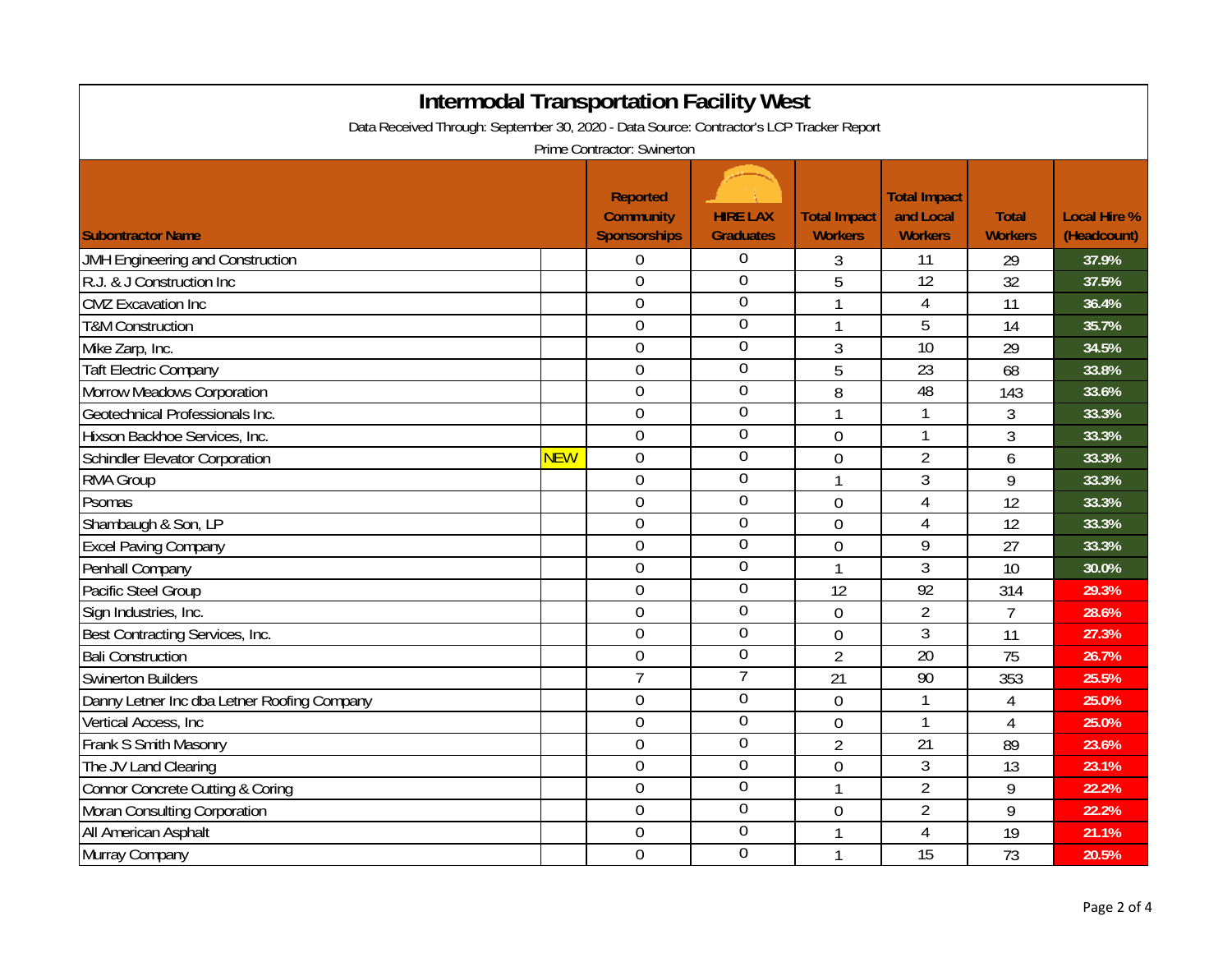| <b>Intermodal Transportation Facility West</b><br>Data Received Through: September 30, 2020 - Data Source: Contractor's LCP Tracker Report |                                                     |                                     |                                       |                                                    |                                |                                    |  |  |
|--------------------------------------------------------------------------------------------------------------------------------------------|-----------------------------------------------------|-------------------------------------|---------------------------------------|----------------------------------------------------|--------------------------------|------------------------------------|--|--|
| Prime Contractor: Swinerton                                                                                                                |                                                     |                                     |                                       |                                                    |                                |                                    |  |  |
| <b>Subontractor Name</b>                                                                                                                   | <b>Reported</b><br><b>Community</b><br>Sponsorships | <b>HIRE LAX</b><br><b>Graduates</b> | <b>Total Impact</b><br><b>Workers</b> | <b>Total Impact</b><br>and Local<br><b>Workers</b> | <b>Total</b><br><b>Workers</b> | <b>Local Hire %</b><br>(Headcount) |  |  |
| Reliable Construction Services, LLC                                                                                                        | $\boldsymbol{0}$                                    | $\boldsymbol{0}$                    | 0                                     | 1                                                  | 5                              | 20.0%                              |  |  |
| Thermalair, Inc.                                                                                                                           | $\mathbf 0$                                         | $\mathbf 0$                         | $\overline{0}$                        | $\overline{2}$                                     | 10                             | 20.0%                              |  |  |
| Traffic Management, Inc.                                                                                                                   | $\mathbf 0$                                         | $\overline{0}$                      | $\overline{0}$                        | $\overline{4}$                                     | 21                             | 19.0%                              |  |  |
| Gonsalves & Santucci Inc dba Conco Pumping                                                                                                 | $\mathbf 0$                                         | $\boldsymbol{0}$                    | $\mathbf{1}$                          | $\overline{4}$                                     | 26                             | 15.4%                              |  |  |
| Marne Construction, Inc.                                                                                                                   | $\overline{0}$                                      | $\overline{0}$                      | 0                                     | 10                                                 | 78                             | 12.8%                              |  |  |
| Pavement Recycling Systems, Inc                                                                                                            | $\overline{0}$                                      | $\overline{0}$                      | $\overline{0}$                        | 1                                                  | 8                              | 12.5%                              |  |  |
| Cowelco                                                                                                                                    | $\boldsymbol{0}$                                    | $\overline{0}$                      | $\overline{2}$                        | $\overline{2}$                                     | 17                             | 11.8%                              |  |  |
| <b>Maxim Crane Works</b>                                                                                                                   | $\overline{0}$                                      | $\overline{0}$                      | $\overline{0}$                        | $\overline{2}$                                     | 18                             | 11.1%                              |  |  |
| C Below Inc                                                                                                                                | $\overline{0}$                                      | $\boldsymbol{0}$                    | 1                                     | 1                                                  | 29                             | 3.4%                               |  |  |
| Cardno, Inc.                                                                                                                               | $\overline{0}$                                      | $\boldsymbol{0}$                    | $\overline{0}$                        | $\overline{0}$                                     | 1                              | 0.0%                               |  |  |
| <b>Century Sweeping</b>                                                                                                                    | $\overline{0}$                                      | $\boldsymbol{0}$                    | $\overline{0}$                        | $\overline{0}$                                     | 1                              | 0.0%                               |  |  |
| D&D Laser Screed                                                                                                                           | 0                                                   | $\boldsymbol{0}$                    | 0                                     | $\overline{0}$                                     | 1                              | 0.0%                               |  |  |
| LA Excavating Inc dba Alward Equipment Rental                                                                                              | $\overline{0}$                                      | $\boldsymbol{0}$                    | 0                                     | $\overline{0}$                                     | 1                              | 0.0%                               |  |  |
| Martin Bros./Marcowall, Inc.                                                                                                               | $\overline{0}$                                      | $\overline{0}$                      | $\overline{0}$                        | $\overline{0}$                                     | 1                              | 0.0%                               |  |  |
| Miller Equipment Co                                                                                                                        | $\overline{0}$                                      | $\mathbf 0$                         | $\overline{0}$                        | $\overline{0}$                                     | 1                              | 0.0%                               |  |  |
| Moran Manhole Builders Inc.                                                                                                                | $\boldsymbol{0}$                                    | $\overline{0}$                      | $\overline{0}$                        | $\overline{0}$                                     | 1                              | 0.0%                               |  |  |
| Nor Cal Pipeline                                                                                                                           | $\mathbf 0$                                         | $\overline{0}$                      | $\overline{0}$                        | $\overline{0}$                                     | 1                              | 0.0%                               |  |  |
| P & E Insulation Inc                                                                                                                       | $\boldsymbol{0}$                                    | $\overline{0}$                      | 0                                     | $\overline{0}$                                     | 1                              | 0.0%                               |  |  |
| 2R Drilling, Inc.                                                                                                                          | $\mathbf 0$                                         | $\mathbf 0$                         | $\overline{0}$                        | $\overline{0}$                                     | $\overline{2}$                 | 0.0%                               |  |  |
| Accurate Line Locating, Inc.                                                                                                               | $\mathbf 0$                                         | $\boldsymbol{0}$                    | 0                                     | $\overline{0}$                                     | $\overline{2}$                 | 0.0%                               |  |  |
| Advanced Trucking Services, Inc.                                                                                                           | 0                                                   | $\overline{0}$                      | $\overline{0}$                        | $\overline{0}$                                     | $\overline{2}$                 | 0.0%                               |  |  |
| <b>Koppl Pipeline Services</b>                                                                                                             | 0                                                   | $\boldsymbol{0}$                    | $\overline{0}$                        | $\overline{0}$                                     | $\overline{2}$                 | 0.0%                               |  |  |
| Lonestar West Services LLC                                                                                                                 | 0                                                   | $\overline{0}$                      | 0                                     | $\mathbf 0$                                        | $\overline{2}$                 | 0.0%                               |  |  |
| Savala Equipment CO                                                                                                                        | $\mathbf 0$                                         | $\overline{0}$                      | 0                                     | $\overline{0}$                                     | $\overline{2}$                 | 0.0%                               |  |  |
| Harpers Backhoe Service Inc                                                                                                                | $\boldsymbol{0}$                                    | $\overline{0}$                      | 0                                     | $\mathbf 0$                                        | 3                              | 0.0%                               |  |  |
| JLM Installation, Inc.                                                                                                                     | $\boldsymbol{0}$                                    | $\overline{0}$                      | $\overline{0}$                        | $\overline{0}$                                     | $\mathfrak{Z}$                 | 0.0%                               |  |  |
| Matt Chlor Inc                                                                                                                             | $\boldsymbol{0}$                                    | $\mathbf 0$                         | 0                                     | 0                                                  | 3                              | 0.0%                               |  |  |
| N.M.N. Construction, Inc.                                                                                                                  | $\overline{0}$                                      | $\overline{0}$                      | $\overline{0}$                        | $\overline{0}$                                     | 3                              | 0.0%                               |  |  |